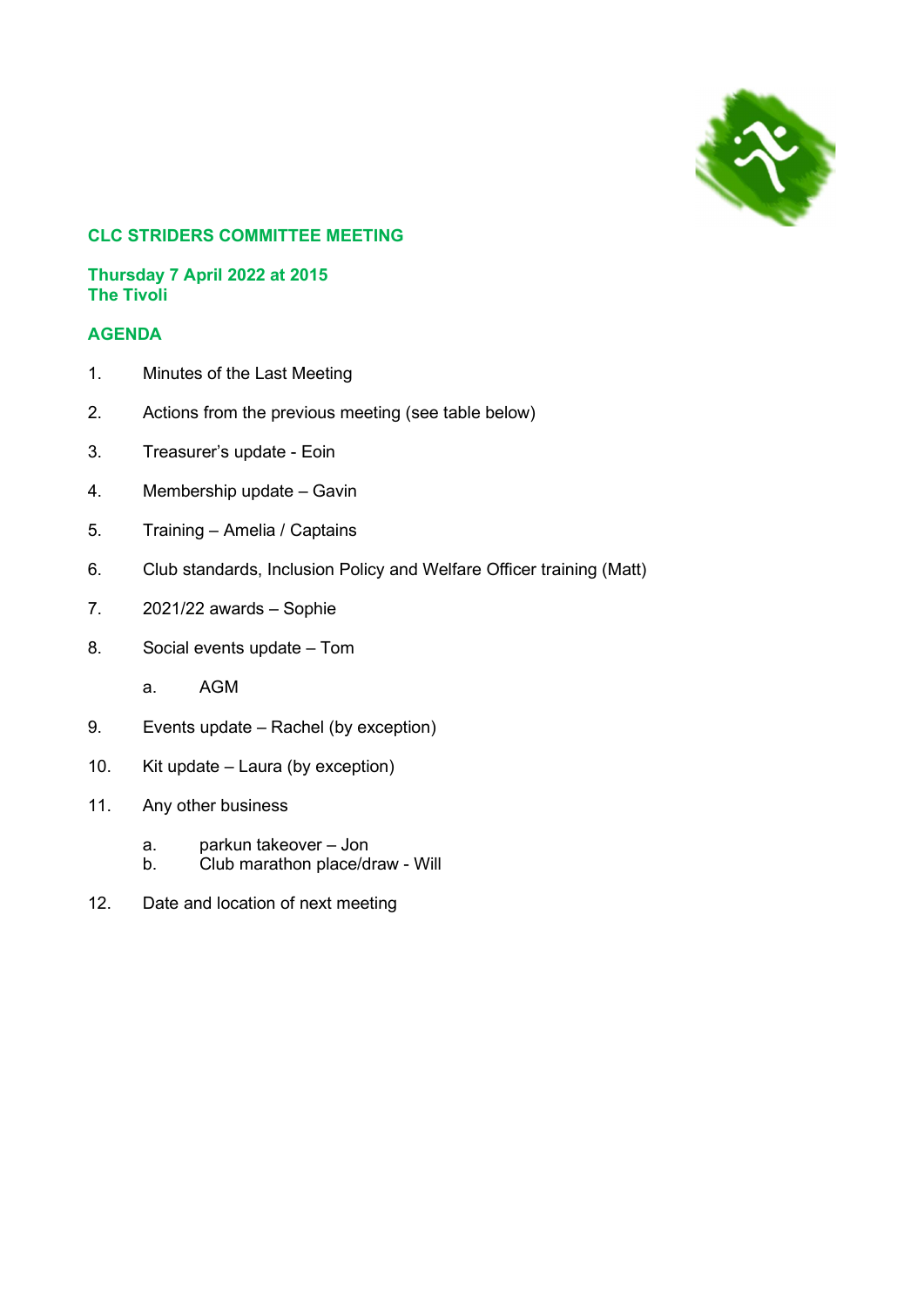

# CLC STRIDERS COMMITTEE MEETING

Thursday 7 April 2022 at 2015 The Tivoli

# MINUTES

# In attendance

Amelia Mullins Eoin McQuone Gavin Jerman Joel Freeland Jon Howes (Chair) Karlien Heyrman Laura Daubney Matt Ashman Rachel Vines Sophie Longmore Will Pearce

# Apologies

Tom Kabala

# 1. Minutes of the last meeting

The minutes of the last meeting were agreed and accepted as an accurate record. There were no further comments.

### 2. Actions from the previous meeting

See table at the end of the minutes for all completed and outstanding actions.

#### 3. Treasurer's update - Eoin

### Bank Balances

|                | <b>Balance</b> | <b>Previous Balance</b> | Movement     |
|----------------|----------------|-------------------------|--------------|
| Main Account   | £8,176.72      | £9,422.68               | $-E1,245.96$ |
| Social Account | £0.00          | £0.00                   | £0.00        |

#### Notable Transactions since last meeting

| <b>Date</b>  | <b>Description</b>                 | <b>Payment</b> | Receipt |
|--------------|------------------------------------|----------------|---------|
| 7 April 2022 | LINC - Staverton 10                | £313.45        |         |
| 7 April 2022 | Matt Ashman - CiRF Course          | £255.00        |         |
| 7 April 2022 | Rachel Vines - Midland Road Relays | £60.00         |         |
| 7 April 2022 | Membership payments                |                | £580.78 |
| 8 March 2022 | Jon Howes - POW stadium            | £275.00        |         |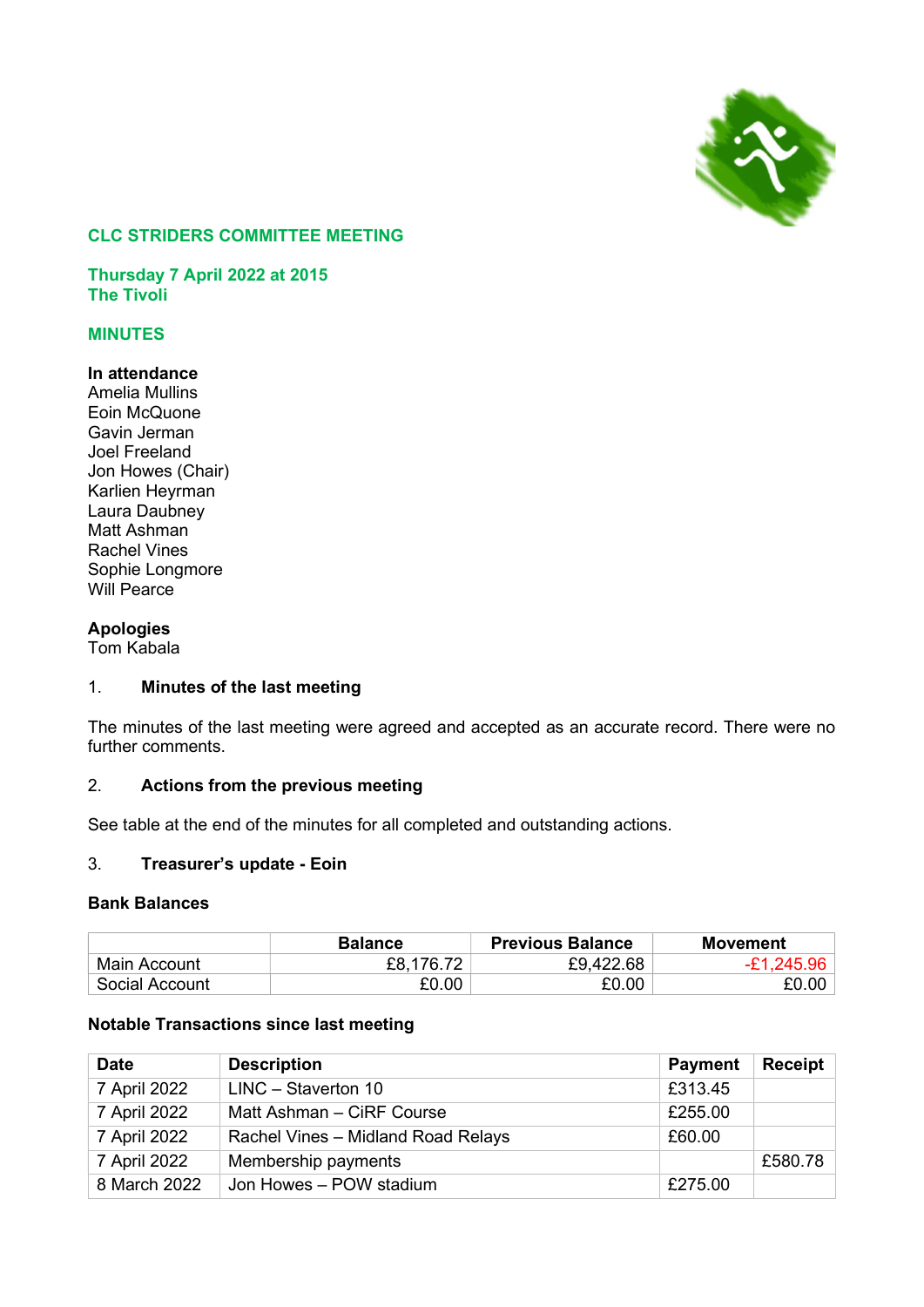| 8 March 2022 | Joel Freeland - Minibus hire for Birmingham League   | £188.45 |
|--------------|------------------------------------------------------|---------|
| 16 Feb 2022  | Local Event Medics - Staverton 10                    | £270.00 |
| 10 Feb 2022  | Will Pearce - Marshall Refreshments Staverton 10     | £162.00 |
| 10 Feb 2022  | Lush race timing - Staverton 10                      | £250.00 |
| 27 Jan 2022  | Will Pearce – water containers – Staverton 10        | £59.98  |
| 27 Jan 2022  | Will Pearce – Up and Running Vouchers – Staverton 10 | £392.00 |

After expenses the Staverton 10 race realised a Net Income of £1,458.28.

# 4. Membership update – Gavin

108 athletes are registered with the club, 5 having second claims.

53 members have paid their membership for 2022/23 and are registered with England Athletics until March 2023.

The England Athletics affiliation fee is due to be paid which Eoin will address in due course.

Since the last meeting there has been 1 new member and 3 resignations.



# 5. Training – Amelia

We've continued to have a good turn-out at training on Mondays and this week have changed to the summer routes. The club's Run Leaders are still helping to sort the groups for a few weeks at a time (thank you from Amelia).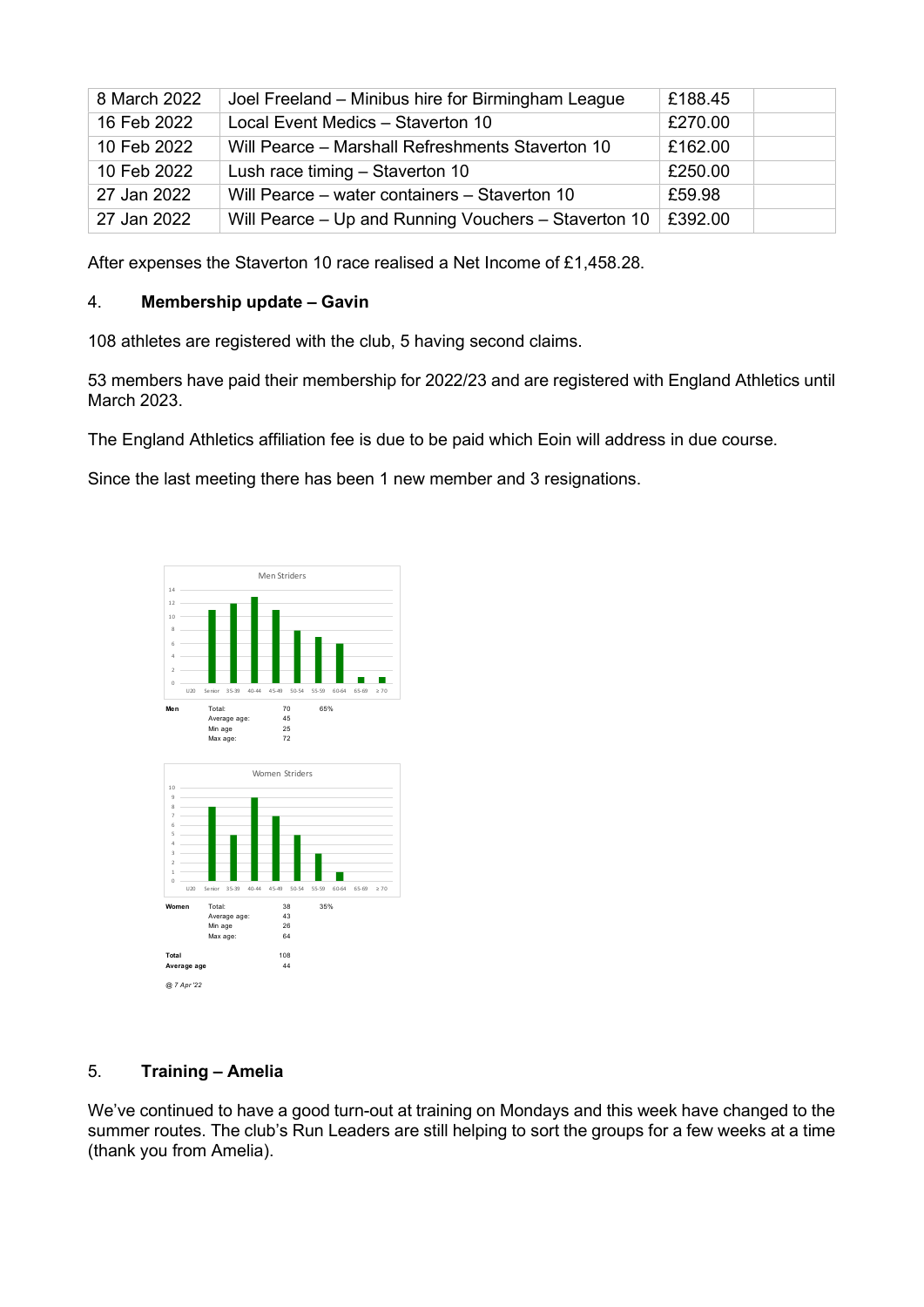Following the last meeting, we went from one to two groups on the Honeybourne on Wednesdays for a while, to manage the larger numbers. Since the beginning of March, we've seen the addition of track sessions at 2000 to the regular Honeybourne sessions at 1830.

Track hire was paid for by the club and we've not charged members to attend. Mainly taken by Joel, the track sessions have proved very popular, perhaps due to being a different training environment, the later start time, or a combination of factors.

The Honeybourne sessions (taken by Martin/Amelia, with occasional help from Matt) have generally had fewer runners but have provided consistency for those unable or not wanting to go to the track. The current plan is to extend the track sessions to 20th April, after which we might be able to move onto the grass track at the sports centre.

Martin is currently undertaking an EA officiating course. Matt has booked onto a CiRF course starting this weekend (Tim to be confirmed).

Amelia asked the committee for consideration of running further track sessions over the summer/autumn, and if so what day/time and should members be asked for payment?

It was agreed to do a short survey to members to ascertain if there would be a preference to do track training on a more regular basis of 6 week blocks.

Action: Survey to be undertaken with members re potential for more track training. Joel

Thanks were offered to the Club Captains / Sub Captains for the huge amount of work that has gone into organising cross country and other events throughout the year.

# 6. Club standards, Inclusion Policy and Welfare Officer training – Matt

There is a requirement from England Athletics to update the Club Standards for CLC, this includes the need to draft an Inclusion Policy, Health and Safety policy and for the Welfare Officers to undertake training.

Action: Commence work on the policies needed for Club Standards. Matt

# 7. 2021/22 Awards – Sophie

The Committee reviewed the nominations for each of the awards, these will be presented at the AGM on 20 May.

# 8. Social events update – Tom

No social events planned in the near future apart from the AGM (below)

#### a. AGM

AGM confirmed for 20 May which will include the awards presentation.

The Committee agreed that due to the Covid-19 pandemic, the 2 year term for serving committee members would be slightly extended to run from November 2020 through to the Club AGM in 2023. This extends each committee members tenure by 6 months.

Action: MA to email committee members to ascertain if any wish to step down at the 2022 AGM

#### 9. Events update – Rachel

Consideration to be given to targeting some race events over the summer.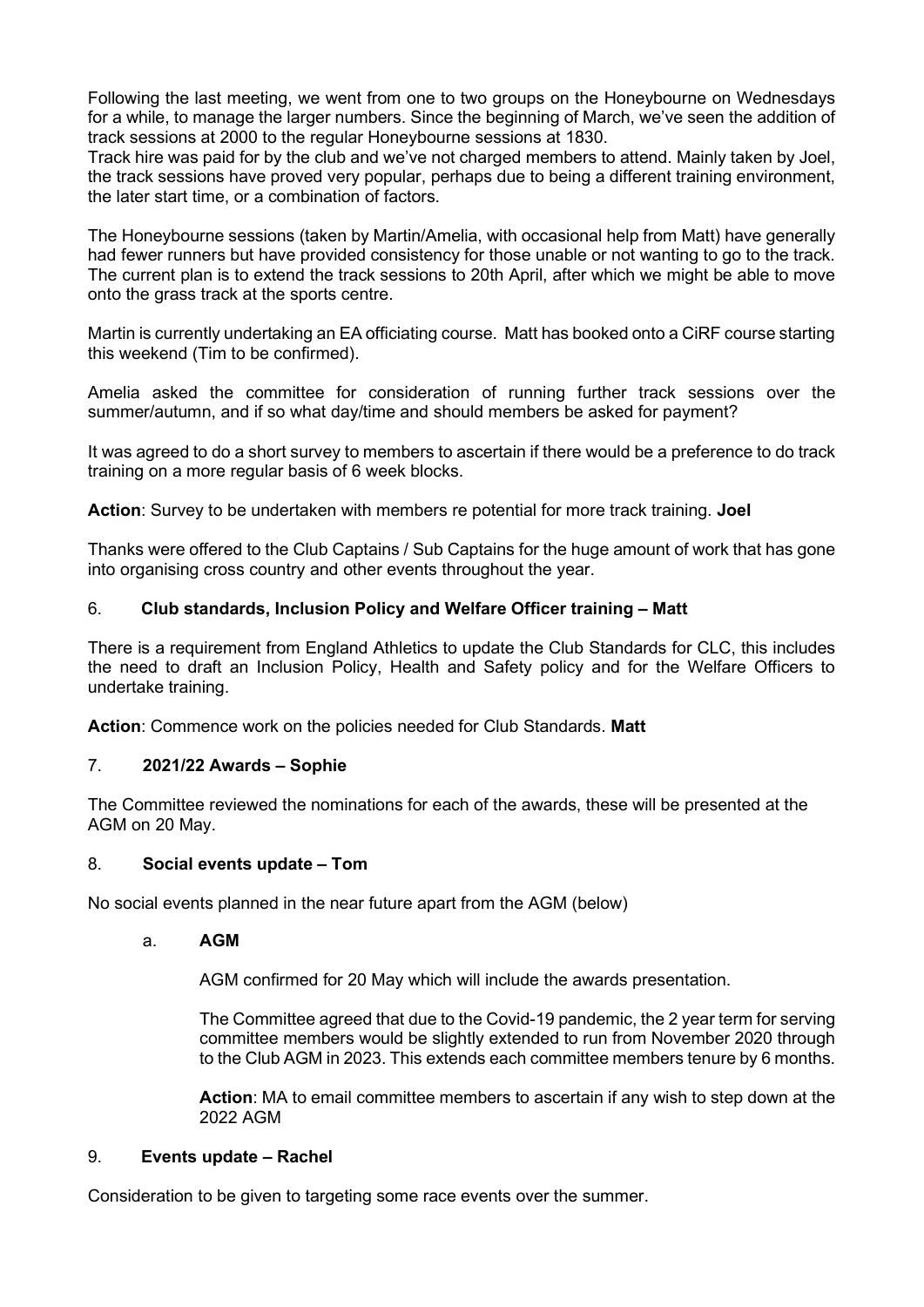# 10. Kit update – Laura

New hoodies have been sourced via Gloucester Sports. The committee agreed to proceed with launching them to members at the AGM.

Action: ask Gloucester Sports to provide some sample hoodies for presenting to members at the AGM. Laura

# 11. Any other business

### a. parkrun takeover – Jon

KGV takeover is fully organised, lots of members involved and assisting. Action: organise Pittville parkrun takeover. Matt

#### b. Club marathon place/draw – Will

Agreed that the marathon draw will go into the club ballot to be drawn at the AGM.

# c. Multi terrain records – Gavin

Gavin has been working to bring together records for multi-terrain events. Consideration being to the events to be included within club records.

### 12. Date and location of next meeting

Friday 20 May (AGM) Thursday 8 September Thursday 10 November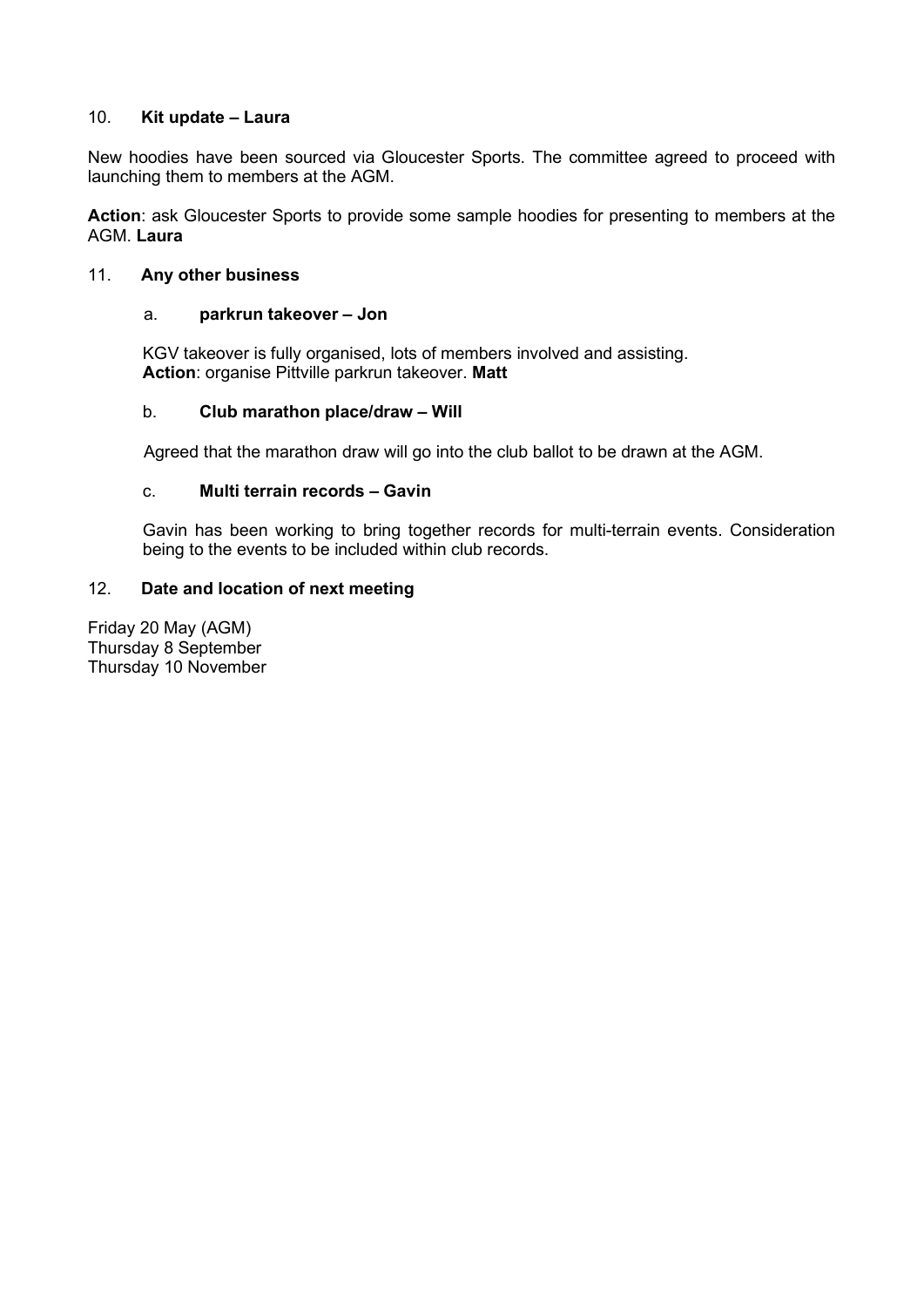# ACTIONS

| Date raised | <b>Action</b>                                                                                                                                        | <b>Assigned to</b> | <b>Updates</b> |
|-------------|------------------------------------------------------------------------------------------------------------------------------------------------------|--------------------|----------------|
| 2021-07-15  | Events to be added to the website once Rachel has completed the list                                                                                 | Rachel             | In progress    |
| 2022-01-20  | Chat to Hamish at KGV parkrun re parkrun takeover                                                                                                    | Jon                | Closed         |
| 2022-01-20  | Determine who should have admin responsibility for the Stripe account                                                                                | Gavin/Eoin         | Closed         |
| 2022-01-20  | Hire the POW track for 4 weeks during March for use on Wednesday evenings. Agreed that the<br>club would fund this                                   | Jon                | Closed         |
| 2022-01-20  | Remind attendees at Wednesday speed training of 'etiquette' when using the Honeybourne                                                               | Coaches            | Closed         |
| 2022-01-20  | Agreed to return to 2 groups for Wednesday speed training                                                                                            | Amelia             | Closed         |
| 2022-01-20  | Purchase water butts for use at the event                                                                                                            | Will               | Closed         |
| 2022-01-20  | Meet to discuss course setup and etc. for Staverton 10                                                                                               | Jon/Eoin           | Closed         |
| 2022-01-20  | Email members re proposals for awards so votes can be collected before the next committee<br>meeting on 7 April                                      | Sophie             | Closed         |
| 2022-01-20  | Email members re new location to meet for Monday and Wednesday training                                                                              | Amelia             | Closed         |
| 2022-04-07  | Survey to be undertaken with members re potential for more track training, timing of speed<br>training on a Wednesday and track training on a Friday | Joel               |                |
| 2022-04-07  | Commence work on the policies needed for Club Standards                                                                                              | Matt               |                |
| 2022-04-07  | MA to email committee members to ascertain if any wish to step down at the 2022 AGM                                                                  | Matt               |                |
| 2022-04-07  | Ask Gloucester Sports to provide some sample hoodies for presenting to members at the AGM                                                            | Laura              |                |
| 2022-04-07  | Organise Pittville parkrun takeover                                                                                                                  | Matt               |                |